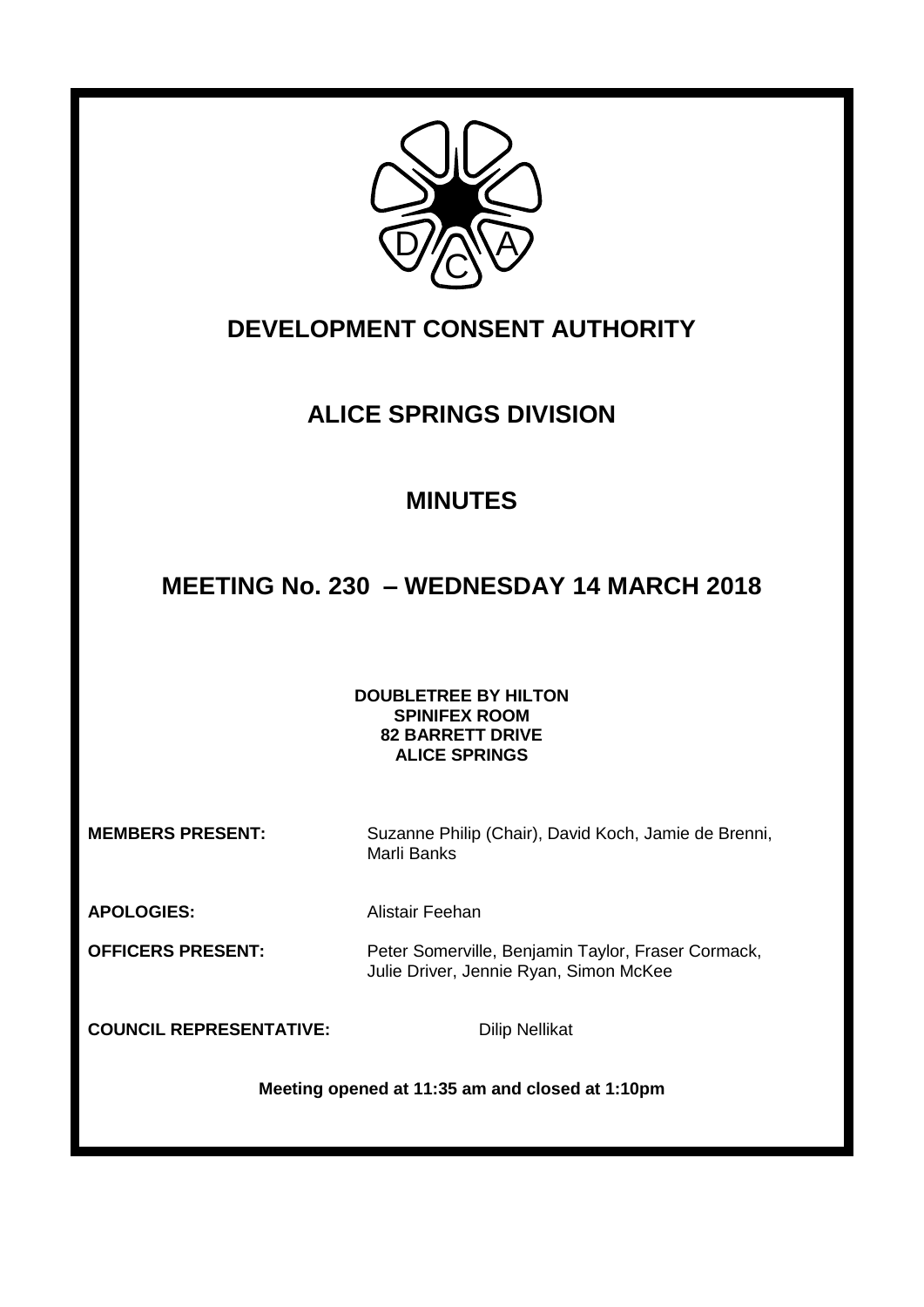**THE MINUTES OF THE EVIDENTIARY STAGE AND THE DELIBERATIVE STAGE ARE RECORDED SEPARATELY. THESE MINUTES RECORD THE DELIBERATIVE STAGE. THE TWO STAGES ARE GENERALLY HELD AT DIFFERENT TIMES DURING THE MEETING AND INVITEES ARE PRESENT FOR THE EVIDENTIARY STAGE ONLY.**

### **ITEM 1 RECONSIDERATION - CHANGE OF USE FOR PART OF BUILDING TO A LEISURE AND RECREATION FACILITY (CROSSFIT GYM) LOT 4923, 81 ELDER STREET, SUBURB OF CICCONE CROSSFIT ALICE SPRINGS**

Stacey Meaney and Ashley Augey attended the meeting and spoke further to the application

- **RESOLVED 0015/18** That, pursuant to section 46(4)(b) of the *Planning Act*, the Development Consent Authority defer consideration of the application to develop Lot 4923, Unit 2, 81 Elder Street, Suburb of Ciccone, Town of Alice Springs for the purpose of a change of use for part of site to leisure and recreation facility (CrossFit gym) to require the applicant to provide the following additional information that the Authority considers necessary in order to enable the proper consideration of the application:
	- 1. More detail of actual works intended, specifically addressing physical noise attenuation measures (such as fencing and use of appropriate floor covering/mats); and
	- 2. Any management procedures (potentially through a noise management plan), including:
		- a) limits to hours of operation,
		- b) use of music;
		- c) strict adherence to lowering of weights / not dropping;
		- d) no use of tyres, and
		- e) contact details for complaints and procedure for dealing with them.
	- **ACTION:** letter to applicant and submitters advising of deferral

### **ITEM 2 SHED/GARAGE AND CARPORT ADDITIONS TO SINGLE DWELLING WITH REDUCED BUILDING SETBACKS TO FRONT AND SIDE BOUNDARIES LOT 5297, 9 SENNA COURT, SUBURB OF SADADEEN BENJAMIN OLIVER & ELENA KELLS**

Mr John Oliver attended the meeting on behalf of Ben Oliver and spoke further in support of the application.

Mr Dilip Nellikat, on behalf of the Alice Springs Town Council, responded to questions from the authority regarding access off Senna Court and possible works (landscaping) within the road reserve.

**RESOLVED 0016/18** That, the Development Consent Authority vary the requirements of Clause 7.3 (Building Setbacks of Residential Buildings and Ancillary Structures) of the NT Planning Scheme, and pursuant to section 53(b) of the *Planning Act*, alter the proposed development and consent to the proposed development as altered to develop Lot 5297, 9 Senna Court, Suburb of Sadadeen, Town of Alice

2 of 7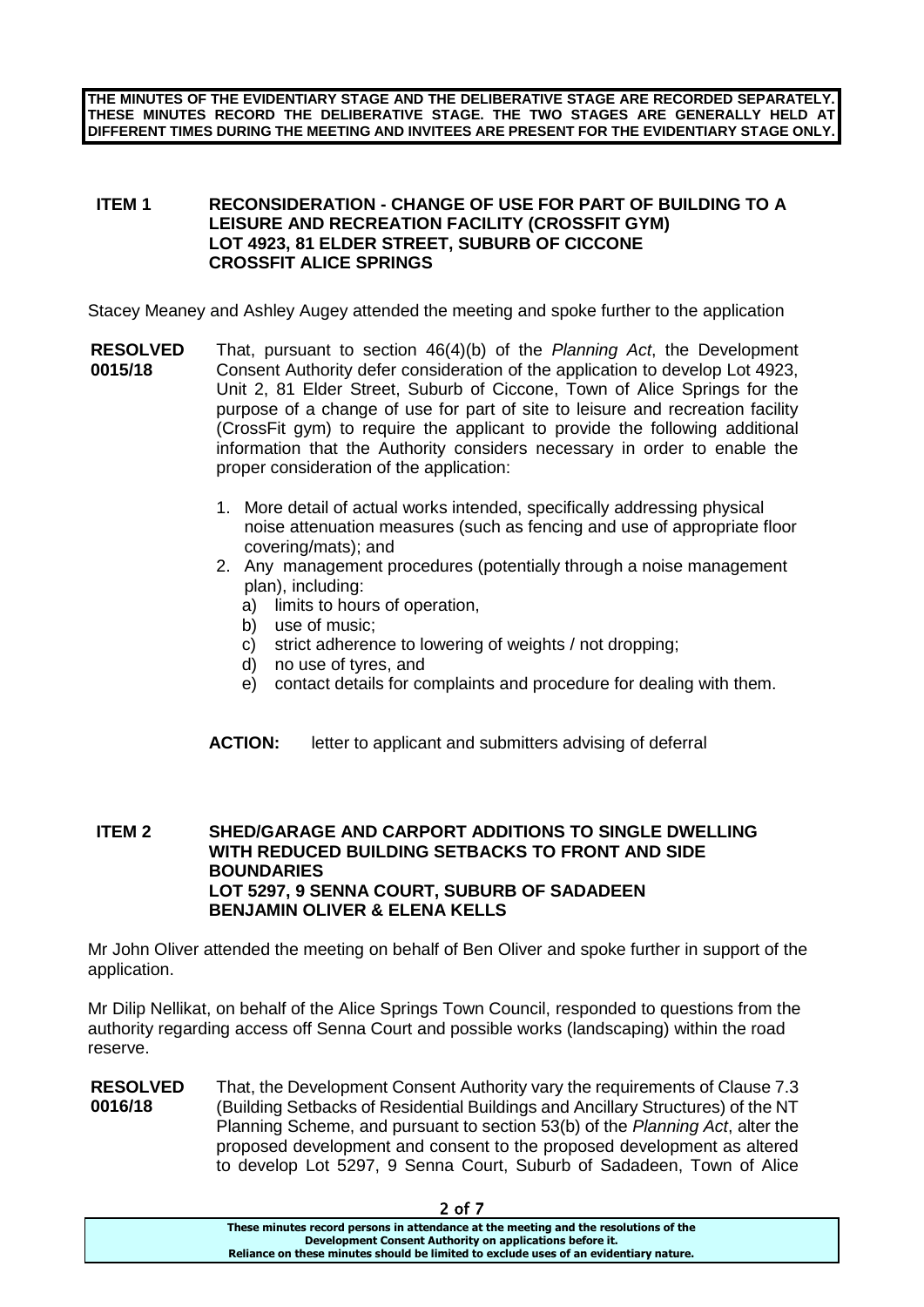Springs for the purpose of shed/garage and carport additions to a single dwelling, subject to the following conditions:

## **CONDITIONS**

- 1. Before the development starts, a landscape plan to the satisfaction of the consent authority must be submitted to and approved by the consent authority. When approved, the plan will be endorsed and will then form part of the permit. The plan must be drawn to scale with dimensions and two copies must be provided. The landscaping plan must be generally in accordance with the site plan approved as part of this permit, except that the plan must show:
	- a) all existing vegetation to be retained and/or removed;
	- b) a planting schedule of all proposed trees, shrubs and ground covers, and
	- c) landscaping / planting along the Senna Court frontage.

All species selected must be to the satisfaction of the consent authority.

- 2. The works carried out under this permit shall be in accordance with the attached drawings and endorsed as forming part of this permit.
- 3. Stormwater is to be collected and contained within the site or discharged into the drainage network to the technical standards of, and at no cost to Alice Springs Town Council to the satisfaction of the consent authority.
- 4. Any developments on or adjacent to any easements on site shall be carried out to the requirements of the relevant service authority to the satisfaction of the consent authority.
- 5. Before the use/occupation of the development starts, the landscaping works shown on the endorsed plans must be carried out and completed to the satisfaction of the consent authority.
- 6. The landscaping shown on the endorsed plans must be maintained to the satisfaction of the consent authority, including that any dead, diseased or damaged plants are to be replaced.

### NOTES:

- 1. This development permit does not grant "building approval" for the proposed structure. The Building Code of Australia requires that certain structures within 900mm of a boundary meets minimum fire resistance level requirements and you are advised to contact a registered private Building Certifier to ensure that you have attained all necessary approvals before commencing demolition or construction works.
- 2. The Northern Territory Environment Protection Authority advises that construction work should be conducted in accordance with the Authority's Noise Guidelines for Development Sites in the Northern Territory. The guidelines specify that on-site construction activities are restricted to between 7am and 7pm Monday to Saturday and 9am to 6pm Sunday and Public Holidays. For construction activities outside these hours refer to the guidelines for further information.
- 3. The Power and Water Corporation advises that the Water and Sewer Services Development Section (waterdevelopment@powerwater.com.au)

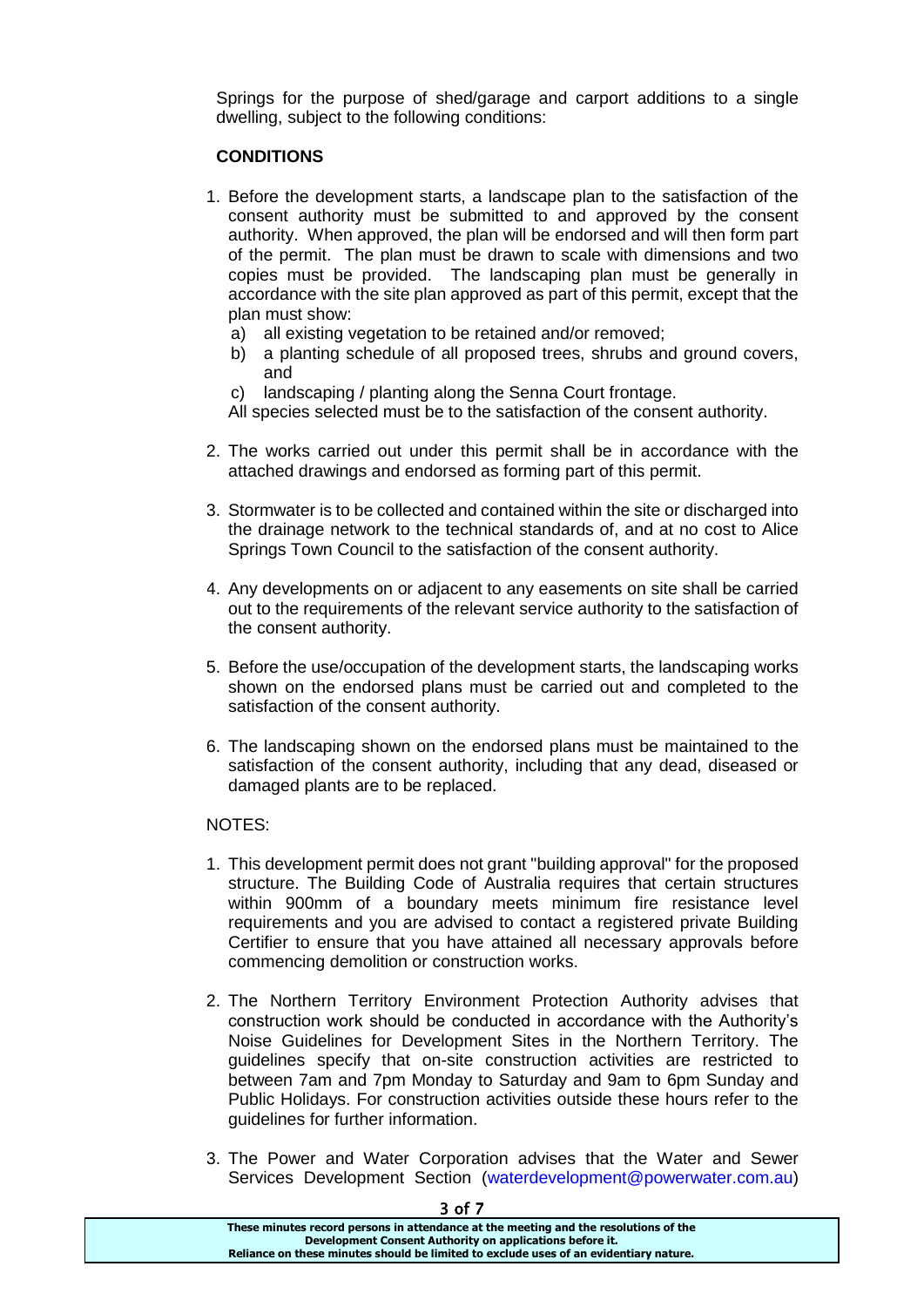and Power Network Engineering Section (powerconnections@powerwater.com.au) should be contacted via email a minimum of 1 month prior to construction works commencing in order to determine the Corporation's servicing requirements, and the need for upgrading of on-site and/or surrounding infrastructure.

- 4. A "Permit to Work Within a Road Reserve" may be required from the Alice Springs Town Council before commencement of any work within the road reserve.
- 5. You are advised to contact Dial Before You Dig on 1100 to obtain a location of the Telstra Network and arrange for any relocation if required. The Telstra contact for relocation work is the Network Integrity and Compliance Group on 1800 810 443.

### **REASONS**

- 1. Pursuant to section 51(a) of the Planning Act, in considering a development application the Development Consent Authority must take into account the planning scheme that applies to the land to which the application relates. The application proposes a Carport addition with a reduced front setback, and a Shed/Garage addition with a reduced side setback. Aside from the reduced setbacks, the development is compliant with all other provisions of the NT Planning Scheme.
- 2. A variation is granted to Clause 7.3 (Building Setbacks of Residential Buildings & Ancillary Structures) of the NT Planning Scheme to allow a structure ancillary to a residential dwelling (shed/garage and carport) to have a reduced front setback and side setbacks for the following reasons:
	- The height, roof pitch, colours and building materials of the proposed structures are intended to blend in with the existing single dwelling;
	- An in-ground spa at the rear of the property restricts options to locate the shed further to the rear / off the side boundary;
	- The proposed structures will be constructed in line with the existing kerb crossover and driveway access to the site and provide all weather shelter to an area previously used for parking of vehicles associated with the single dwelling;
	- The footprint of the existing single dwelling and verandah limit the ability of compliant building setbacks to be achieved;
	- A 3.2m wide PAWC sewerage easement along the rear boundary also restricts development options;
	- The reduced building setbacks to the front of the site are considered to be compatible with the building line of the streetscape;
	- The non-compliant side setback distance relates to one corner of the building and is not expected to adversely impact the adjacent property in terms of building massing or overlooking;
	- Further landscaping is to be undertaken at the front of the site to assist with screening the open carport.

In accordance with Clause 2.5 (Exercise of Discretion by the Consent Authority) of the NT Planning Scheme, the aforementioned design features and site conditions are considered to be sufficient special circumstances and justify the granting of the variations to Clause 7.3 of the Scheme.

4 of 7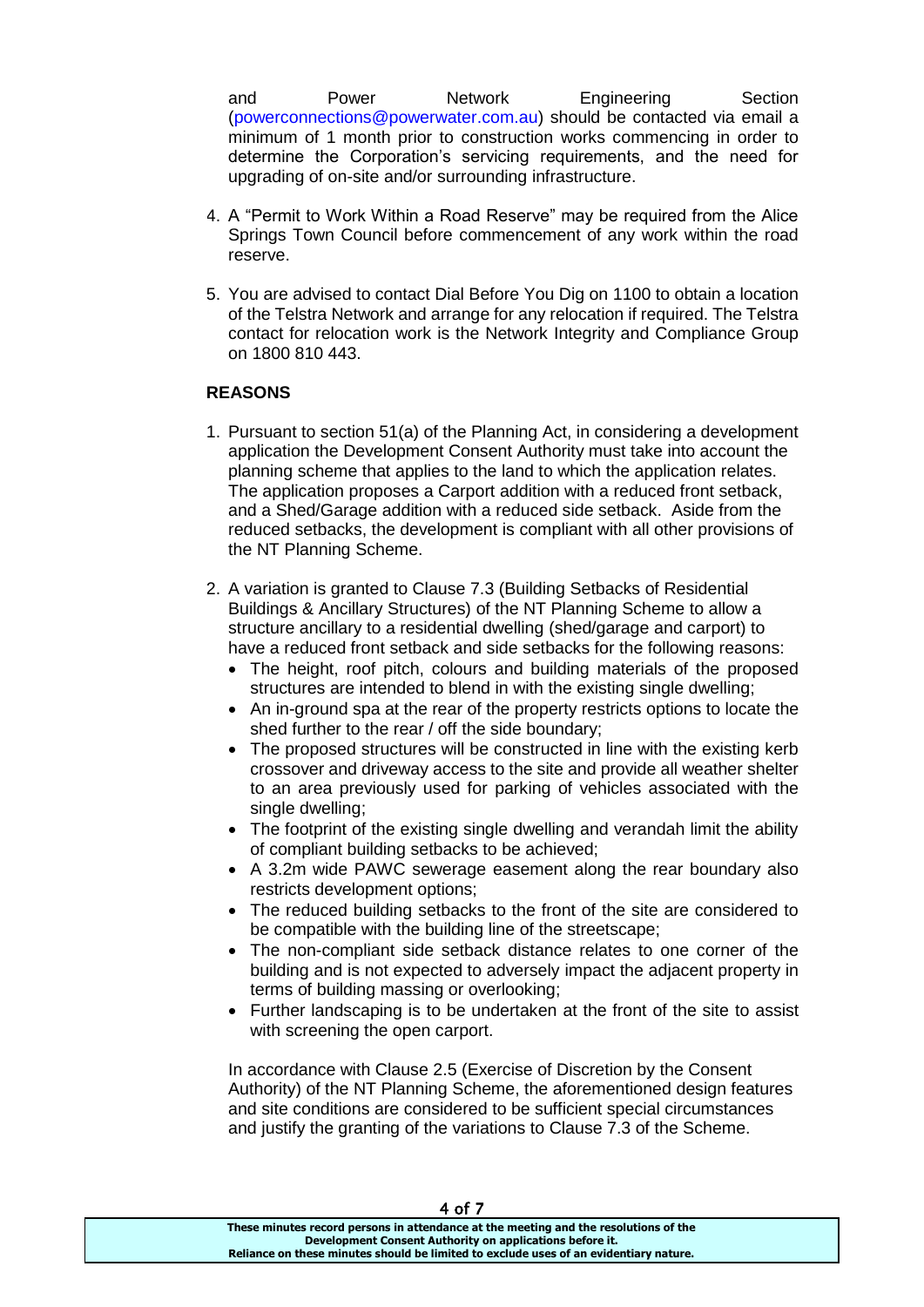- 3. Pursuant to section 51 (m) of the Planning Act, the Development Consent Authority must, in considering a development application, take into account the public utilities or infrastructure provided in the area in which the land is situated, services to be connected to the land and the requirement, if any, for those facilities or infrastructure to be provided by the developer.
	- a) The Alice Springs Town Council (ASTC) has recommended the inclusion of standard conditions relating to management of stormwater, verge permits, construction of kerb crossovers, and provision of sight lines at the junction between the means of ingress and egress to the site. The proposal does not include any new kerb crossovers or driveways; and
	- b) The Power and Water Corporation (PAWC) has advised that the existing easement within Lot 5297 is still required. No structures are to be located on or over a water or sewerage easement, or within 1.5m of the centre line of the water main without PAWC approval. There are no objections to the proposed development providing standard PWC conditions are met.
- 4. The application was subject to public exhibition in accordance with the *Planning Act* and *Planning Regulations*. No submissions were received.
- **ACTION:** DAS to prepare a Notice of Consent and Development Permit

### **ITEM 3 3 X 3 BEDROOM MULTIPLE DWELLINGS IN 2 X 1 STOREY BUILDINGS LOT 10850, 49 BONANNI CIRCUIT, SUBURB OF ROSS, TOWN OF ALICE SPRINGS ZONE A PTY LTD**

Development Assessment Services tabled copies of the public submission from Australian Property Projects dated 19 February 2018 and an addendum to the submission dated 6 March 2018, both of which were summarised under section 51(e) of the Agenda Report to the Development Consent Authority on the application.

Stuart Chalmers (Zone A Pty Ltd) and Jack Page attended the meeting and spoke further to the application.

- **RESOLVED 0017/18** That, pursuant to section 46(4)(b) of the *Planning Act*, the Development Consent Authority defer consideration of the application to develop Lot 10850 (49) Bonanni Circuit, Suburb of Ross, Town of Alice Springs for the purpose of 3 x 3 bedroom multiple dwellings in 2 x 1 storey buildings to require the applicant to provide the following additional information that the Authority considers necessary in order to enable the proper consideration of the application:
	- 1. Seeking a review by the Department of Infrastructure, Planning and Logistics (DIPL) with respect to the minimum building setback requirements for roof eaves and verandahs applicable to multiple dwellings development on the subject site, noting that:
		- a) Section 51(a) of the *Planning Act* requires the consent authority to take into account any planning scheme that applies to the land to which the application relates;
		- b) The NT Planning Scheme is the applicable planning scheme in relation to the subject land;

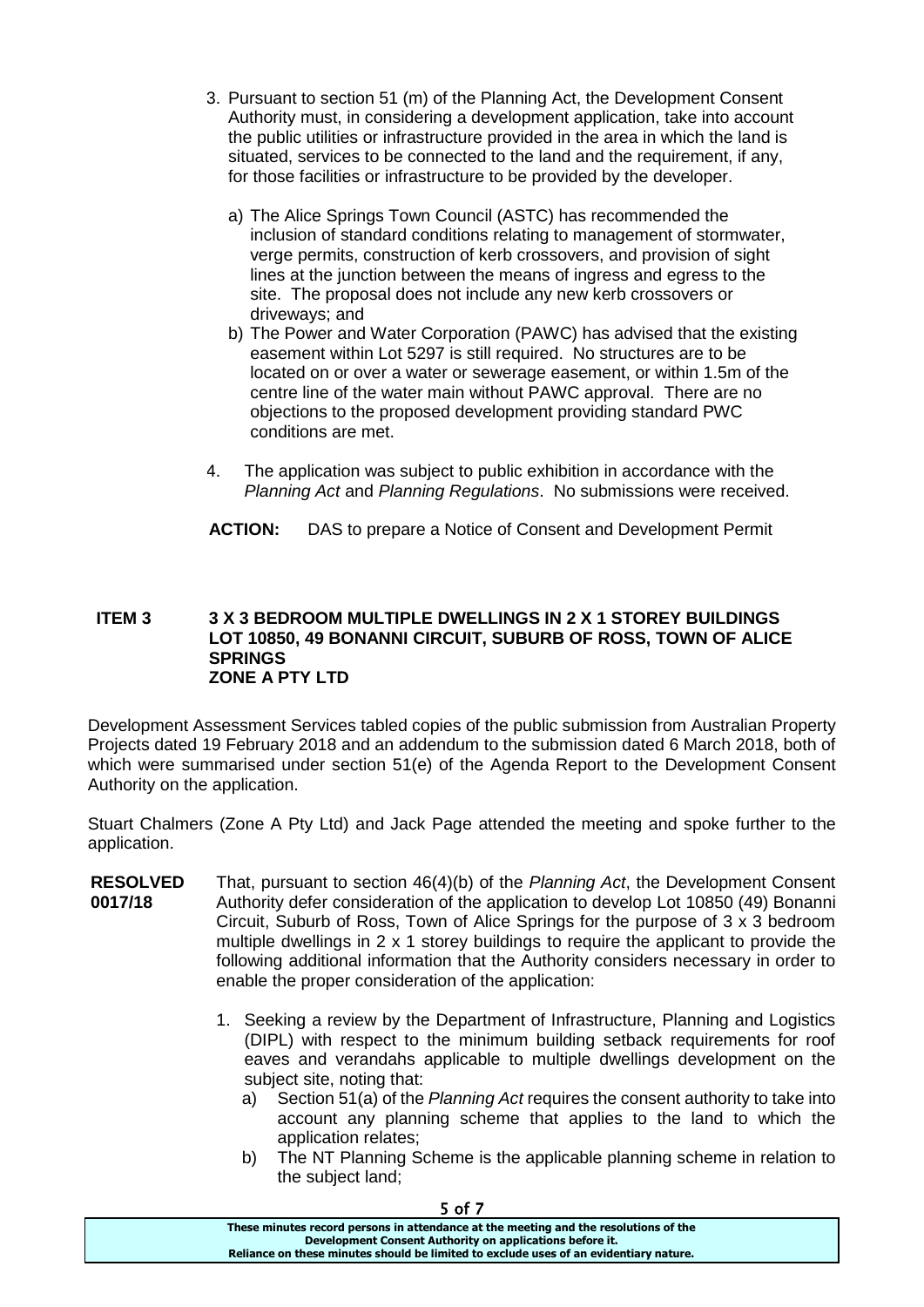- c) The Technical Assessment provided by DIPL in the Agenda Report (14/03/2018 DCA meeting) applies building setback requirements set out under clause 7.3 of the NT Planning Scheme with respect to roof eaves and verandahs for the proposed development and Zone SA8 (Specific Use) requirements with respect to the dwelling walls);
- d) An alternative interpretation of the minimum building setback requirements with respect to roof eaves and verandahs for the proposed development would be exclusively apply the setback requirements set out under subclause 7(b) of the Schedule to clause 2.4 for Zone SA8;
- e) Regardless of which of the above interpretations of minimum setbacks applies, the proposed development does not comply with the minimum setback requirements;
- f) Under the SA8 Zone provisions, the consent authority may consent to a variation of the setback requirements set out under sub-clause 7(b) of the Schedule to clause 2.4 for Zone SA8 only if it is satisfied that special circumstances justify the giving of consent; and
- g) The application seeks variations to the setback requirements set out under sub-clause 7(b) of the Schedule to clause 2.4 for Zone SA8 but does not clearly identify special circumstances supporting the proposed 'reduced' building setbacks.
- 2. Providing the applicant with the opportunity to further consider the minimum building setback requirements for roof eaves and verandahs applicable to multiple dwellings development on the subject site, and clearly identify special circumstances supporting the proposed 'reduced' building setbacks.
- 3. Providing the submitter with the opportunity to clarify their position in relation to the proposed development, noting that:
	- a) The initial submission under section 49(1) of the *Planning Act* offered qualified support for the proposal but was supplemented by a subsequent addendum identifying strong objection to the proposal if the proposed development could only be achieved by having to remove the anchors for the retaining wall on the Palm Circuit frontage within the 1.5m setback area; and
	- b) They were not represented at the hearing on 14 March 2018.
- 4. Providing the opportunity for consultation between the owners of the subject land and the submitter, noting issues raised by both parties in relation to anchors purportedly located within the subject property and abutting the Palm Circuit boundary.

## **ACTIONS:**

- DAS to review the minimum building setback requirements for roof eaves and verandahs applicable to multiple dwellings development on the subject site (as specified in the NT Planning Scheme under SA8).
- DAS to advise applicant and submitter of deferral.